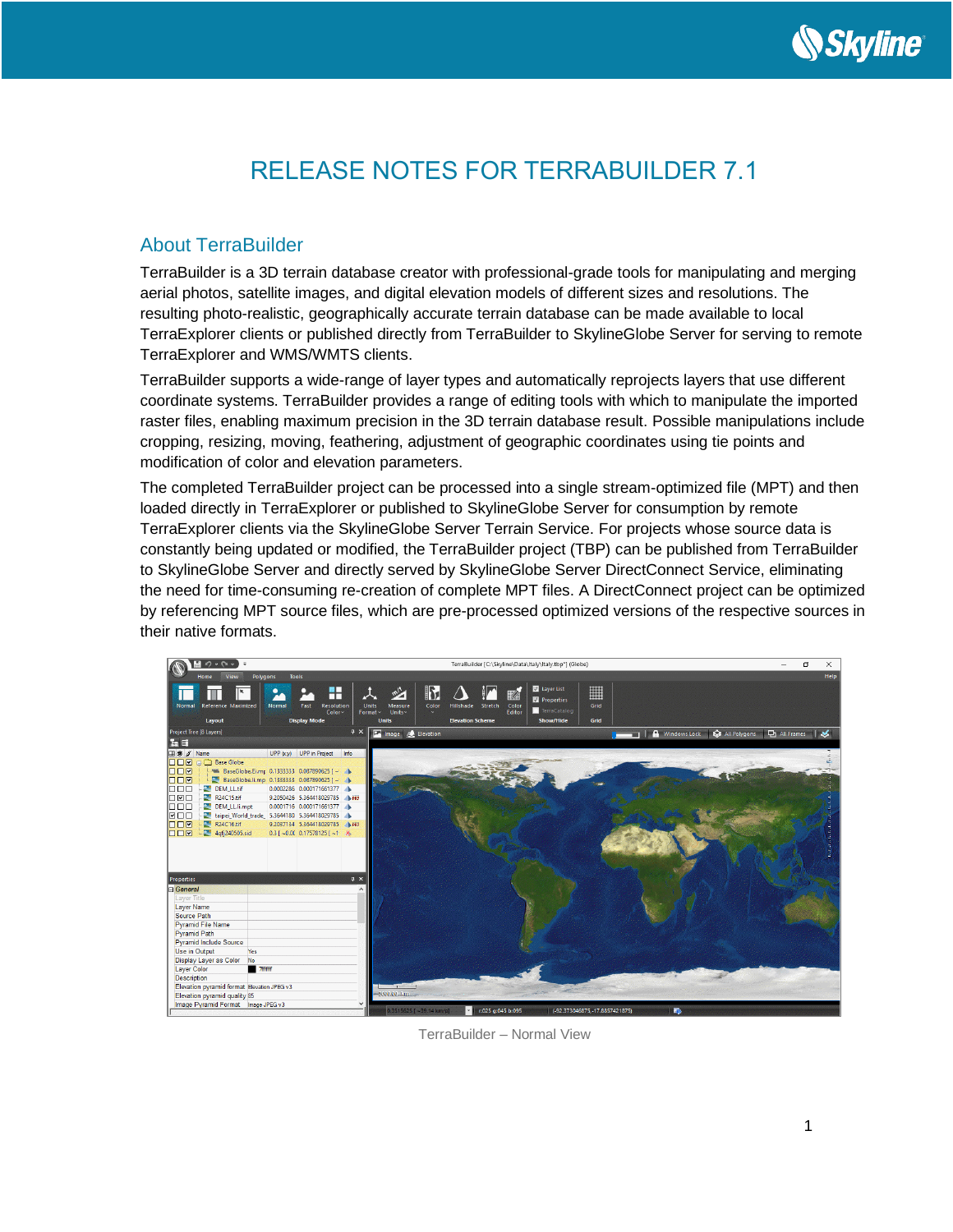

## New Features in Release 7.1

TerraBuilder 7.1 features an infrastructure overhaul with updates to TerraBuilder plug-ins and connectivity to SkylineGlobe Server.

- **Plug-in updates** TerraBuilder plug-ins allow TerraBuilder to read an extensive range of imagery and elevation formats and reproject data to a vast number of coordinate systems. The 7.1 plug-ins are critical for increasing security by patching vulnerabilities and strengthening against attack, ensuring compatibility and fixing bugs. Many of the plug-ins utilize the updated GDAL 2.4.4 library for reading data formats.
- **SGS custom authentication** SGS custom authentication is now available also in TerraBuilder. SkylineGlobe Server provides the option for full customization of your server's authentication and authorization system. A server admin can create and provide a custom DLL that will be loaded by SGS at runtime, which includes a public class controlling user access to SGS. Skyline also offers an out-of-the-box custom authentication implementation. Authentication requests can be forwarded automatically to a microservice based on Identity Server, which was customized for common Skyline customer use-cases, including PKI, LDAP, and OpenID.
- **Bug fix** TBP projects are loaded successfully from SGS even when View permission is set to My Group (APPS-4218).

## New Features in Release 7.0

### Working with SkylineGlobe Server (SGS)

TerraBuilder 7.0 is seamlessly integrated with SkylineGlobe Server (SGS), Skyline's private cloud solution that provides a comprehensive set of web services for streaming, publishing, and managing 3D spatial data. TerraBuilder clients can upload and publish the completed TBP project or MPT file to the cloud server from TerraBuilder, thereby streamlining your workflow by eliminating the need for any server side login after initial installation. TerraBuilder clients can also access terrain (MPT/TBP) and map (raster-WMS/WMTS) data from SkylineGlobe Server for their TerraBuilder projects.

- **EXECT** Searching and streaming Easily query and search all data layers published to SGS for the geographical data you require for a project. SGS replaces the discontinued TG/SFS server, maintaining detailed information about all uploaded layers and projects. All data on your server is cataloged and referenced so clients can easily find the specific published layer required.
- **User management** Efficiently set view/edit access to your published layers and projects using the SkylineGlobe Server permissions mechanism.
- **Publishing** Publish MPT files or DirectConnect (TBP) projects to SkylineGlobe Server directly from TerraBuilder. To prevent unnecessary republishing of layers – especially large layers – TerraBuilder checks the server for similar files (similar MPT files when publishing an MPT and similar layer files when publishing a TBP) before publishing to SGS. The published project is available for use by TerraExplorer desktop, mobile and Web clients and standard geospatial clients such as WMS/WMTS, or as layers for a TerraBuilder project.

#### Native 64-bit Application

TerraBuilder 7.0 has been redesigned as a native 64-bit application, enabling TerraBuilder to take advantage of available memory for resource-intensive processes.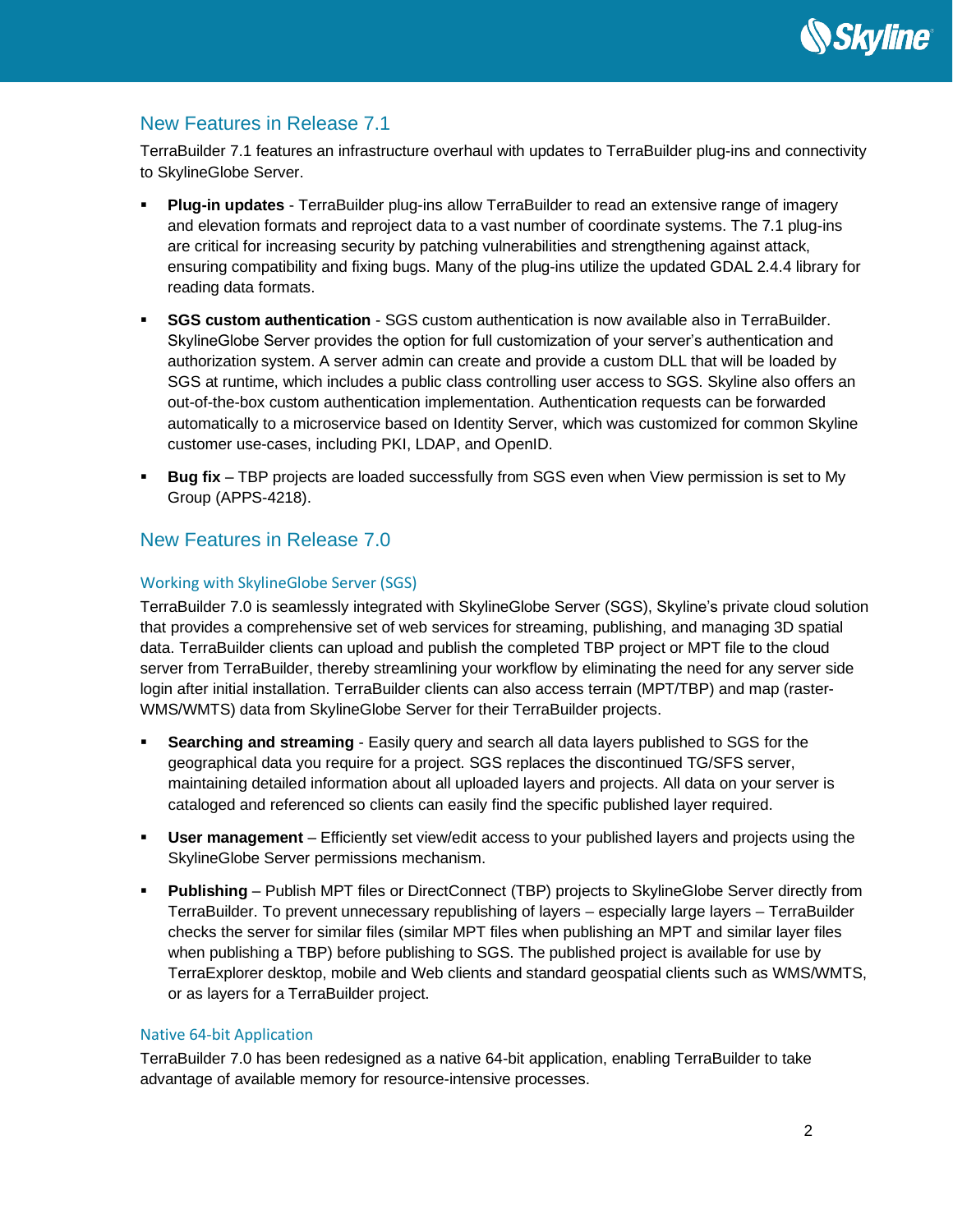

### Enhanced Support for Imagery and Elevation Sources

TerraBuilder 7.0 added new or updated support for the following formats and servers:

- Google Earth Enterprise (GEE) Server imagery sources
- Web Coverage Service (WCS) imagery and elevation sources
- MrSid updated library
- **ECW** updated library

#### API and Automation

TerraBuilder 7.0 provides automated processing and access to most TerraBuilder operations using a JavaScript script file (.js) that is run by TerraBuilder:

- Build and update projects
- Automatically start pyramid and MPT creation
- Publish MPT files to SGS
- Publish DirectConnect projects to SGS

### Improved Performance and Stability

TerraBuilder 7.0 features accelerated project loading time for projects with a large number of sources and layer manipulation polygons.